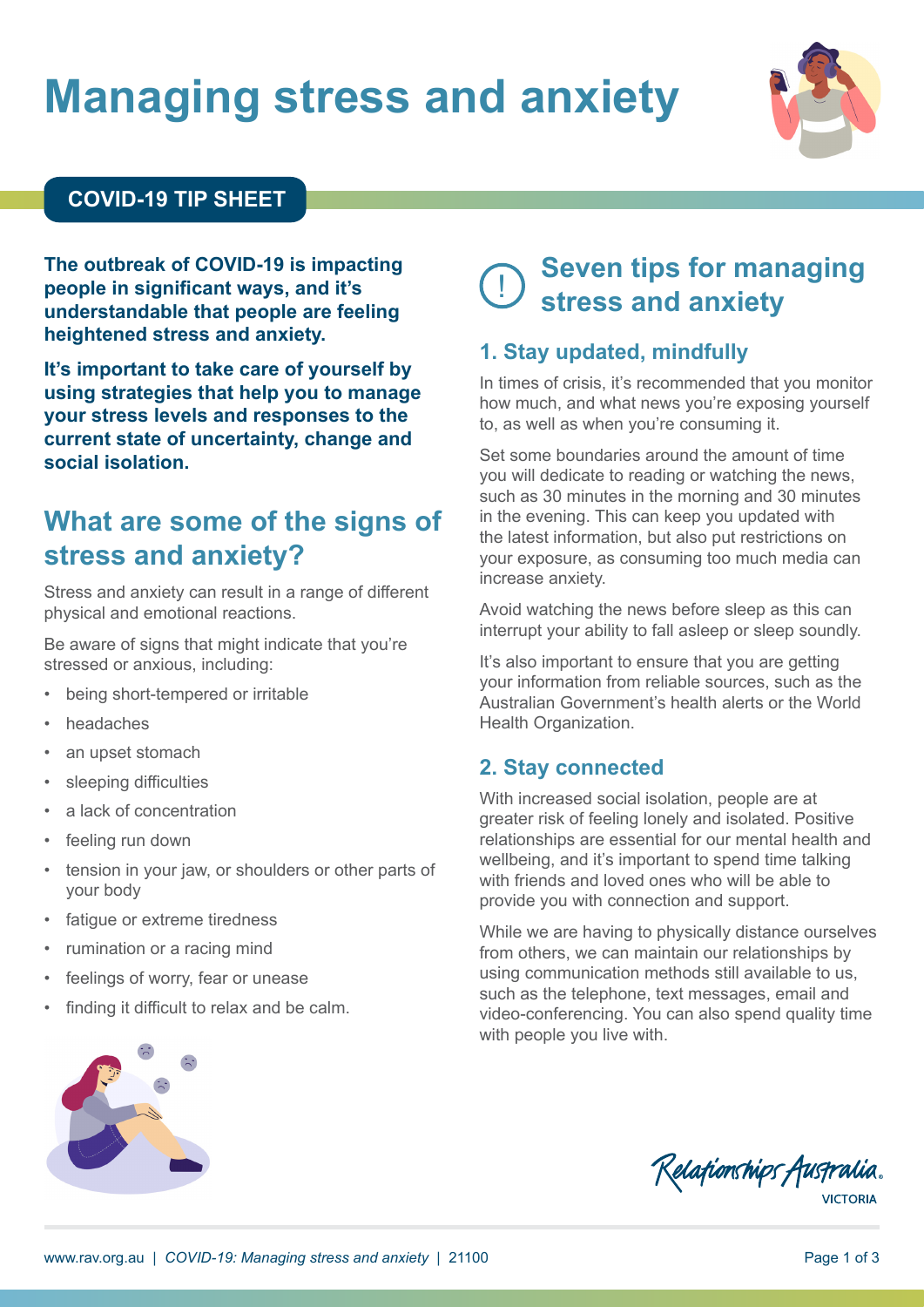#### **3. Keep your routine**

During times of external instability and change, it's important to keep your routine the same, or as similar as possible to maintain structure in your day, which can be beneficial for your mental health. This includes when you wake up, eat, work, engage in leisurely activities, and sleep.



If you're working from home, set boundaries around the time you begin work, have breaks and finish your day. This can maintain your sense of structure and minimise your work spilling over into your personal life.

If you can, try to set up a dedicated place of work in your home to minimise noise and distractions. This can be particularly helpful if you're working from home when you have a partner, housemates, or children who are at home, which can bring its unique set of challenges.

If you're out of work, try to plan your day to maintain or rebuild a sense of purpose and structure. You can stick to your routine by scheduling your tasks for the day, such as cleaning and cooking, as well as leisure time. We also recommend staying informed about the government services that are available for people impacted by COVID-19, including financial supports.

#### **4. Stay active**

Although, during this time, we're spending more time at home, it's important to continue to exercise outdoors where possible, to benefit our mental health and keep us in touch with nature.

This could involve walking, jogging or cycling (while adhering to social distancing guidelines and travel limitations). It's recommended to exercise for at least 15 to 30 minutes three days a week. If you're finding this hard, even just a 10-minute walk each day can have a positive impact on your mood and re-energise you.



You could also exercise indoors by using online videos to work out, practise yoga or other types of activity.

#### **5. Practise self-care**

Self-care involves looking after our physical, emotional and mental health. This means eating a healthy and balanced diet, with plenty of fresh fruit and vegetables, exercising regularly and getting restful and adequate sleep.

It also includes making time to do the things you love, such as reading, writing, gardening, listening to music or spending time on a hobby.

#### **6. Get enough rest and relaxation**

Aim for 7 to 9 hours of sleep each night. It's important to practise sleep hygiene, particularly if you have trouble sleeping. Some useful resources on sleep are provided on page 3. Take regular work or study breaks during the day, especially in the current circumstances which may be causing you to experience a heightened state of anxiety.

Try to take 5 to 10-minute breaks each hour to switch off from screens or smart devices and do something calming and relaxing. Some relaxation exercises include meditation, mindfulness, yoga and progressive muscle relaxation.

There are also less formal ways to relax, such as listening to music, going for a walk, having a gentle stretch or drinking a glass of water.

There are a range of websites and relaxation apps for smartphones that are available to download, which are listed over the page.

#### **7. Remember to keep things in perspective and be kind to yourself**

During times of anxiety and stress, we're more likely to focus on the negatives and view things as worse than they really are.

Try to remind yourself that the current situation is temporary, and that by staying home, you are doing your bit in helping to slow the spread of the virus in your community.

Also remember that as a community, we are all in this together, and this new and unprecedented period might even have some benefits, such as enhanced relationships (albeit at a distance) with family, friends and neighbours.